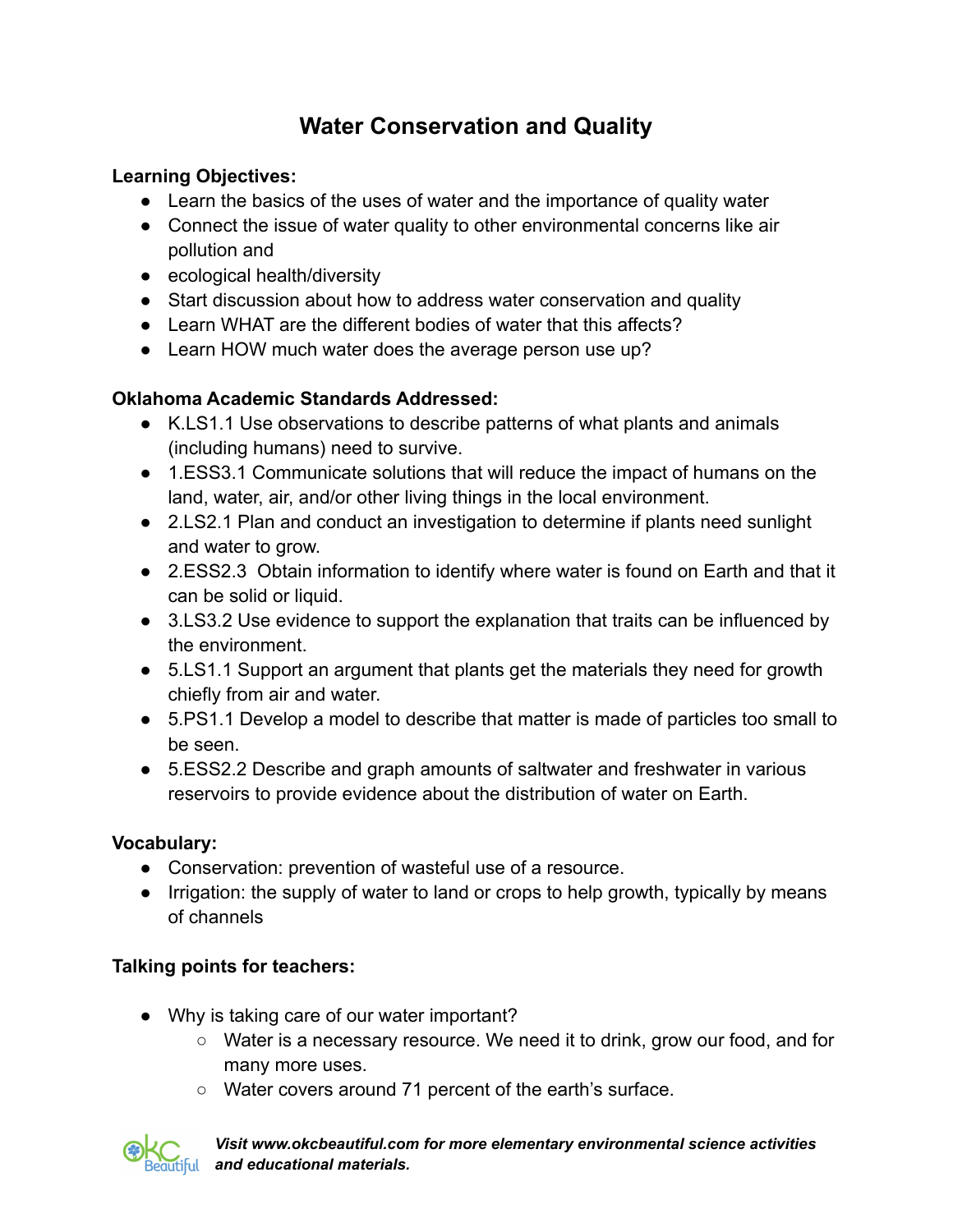- $\circ$  But, most of that water is in the ocean, is salty, and can't be used for drinking or growing food.
- Only 3% of water is fresh. Of that water, around 2.5 percent cannot be easily accessed because it is forming glaciers and ice caps, too polluted, or too far under the earth's surface to access.
- This means only .5% is available for use!
- How do we use water? We know that water is one of the building blocks of life, it is what keeps us humans hydrated and alive, and the same goes for plants. However in civilization, water has taken on many more uses than just this. What are some other ways that we use water?
	- Mass agriculture and agricultural food production/irrigation, showers/sinks/household uses, cooling machinery, producing electricity, etc.
- What is the water cycle?
	- This cycle is how water moves around the earth in different states. Water can be a liquid, solid, or gas.
		- It is a liquid in bodies of water like oceans, rivers, streams, and in our faucets.
		- It is a solid when frozen, like in ice or a glacier or snow.
		- It is a gas when it is evaporating, which means it becomes a water vapor that can be found in our sky.
	- During the water cycle, it follows a common path.
		- **Evaporation:** Water that is in our streams and oceans and other bodies of water evaporates in heat from the sun. This makes it it turn into a water vapor that goes into our atmosphere.
		- When in the atmosphere, the water vapor goes through a process called **condensation**, where the water vapor forms together into droplets.
		- These droplets begin to get heavy and form **precipitation**, which comes back down onto the ground through rain and snow and sleet.
		- Water can be absorbed into the ground and end up in places called **aquifers**, which holds **groundwater**.